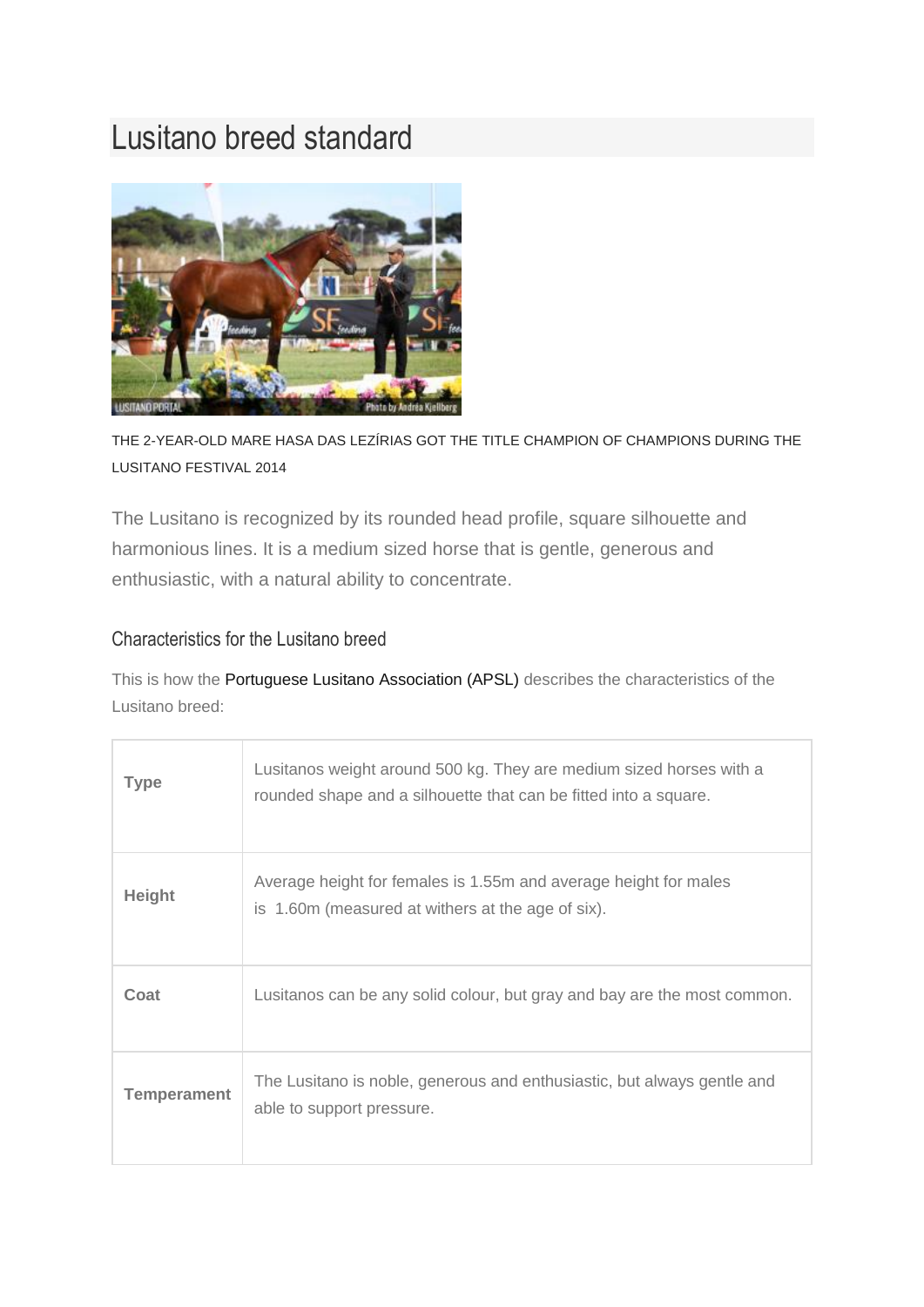| <b>Movements</b> | The movements are lively, elevated forward, smooth and give the rider a<br>feeling of comfort.                                                                                                                                                                                                                                                                  |
|------------------|-----------------------------------------------------------------------------------------------------------------------------------------------------------------------------------------------------------------------------------------------------------------------------------------------------------------------------------------------------------------|
| <b>Aptitude</b>  | The Lusitano has a natural ability for concentration, with a great ability for<br>high school work, and courage and enthusiasm for the gineta exercises<br>(combat, hunting, bullfighting, work with cattle, etc.)                                                                                                                                              |
| Head             | The head is well proportioned, of medium length, narrow and dry. The<br>lower jaw is relatively unpronounced and the cheek is relatively long. The<br>forehead has a rounded profile that goes in outside of the eyebrow bones.<br>The eyes are big and almond shaped, expressive and confident. The ears<br>are of medium length, fine, narrow and expressive. |
| <b>Neck</b>      | The neck is of medium length, arched with a narrow hairline. The junction<br>between head and neck is narrow or fine. The neck is deep in the base and<br>well inserted between the shoulders, rising up from the withers without any<br>convexity.                                                                                                             |
| Withers          | The withers is well defined and long, with a smooth transition from the back<br>to the neck. It is always higher than the croup.                                                                                                                                                                                                                                |
| <b>Chest</b>     | The chest is of medium size, deep and muscular.                                                                                                                                                                                                                                                                                                                 |
| <b>Ribcage</b>   | The ribcage is well developed, long and deep. The ribs are arched<br>diagonally into the spinal column, providing a short and full flank.                                                                                                                                                                                                                       |
| <b>Shoulders</b> | The shoulders are long, slanting and well muscled.                                                                                                                                                                                                                                                                                                              |